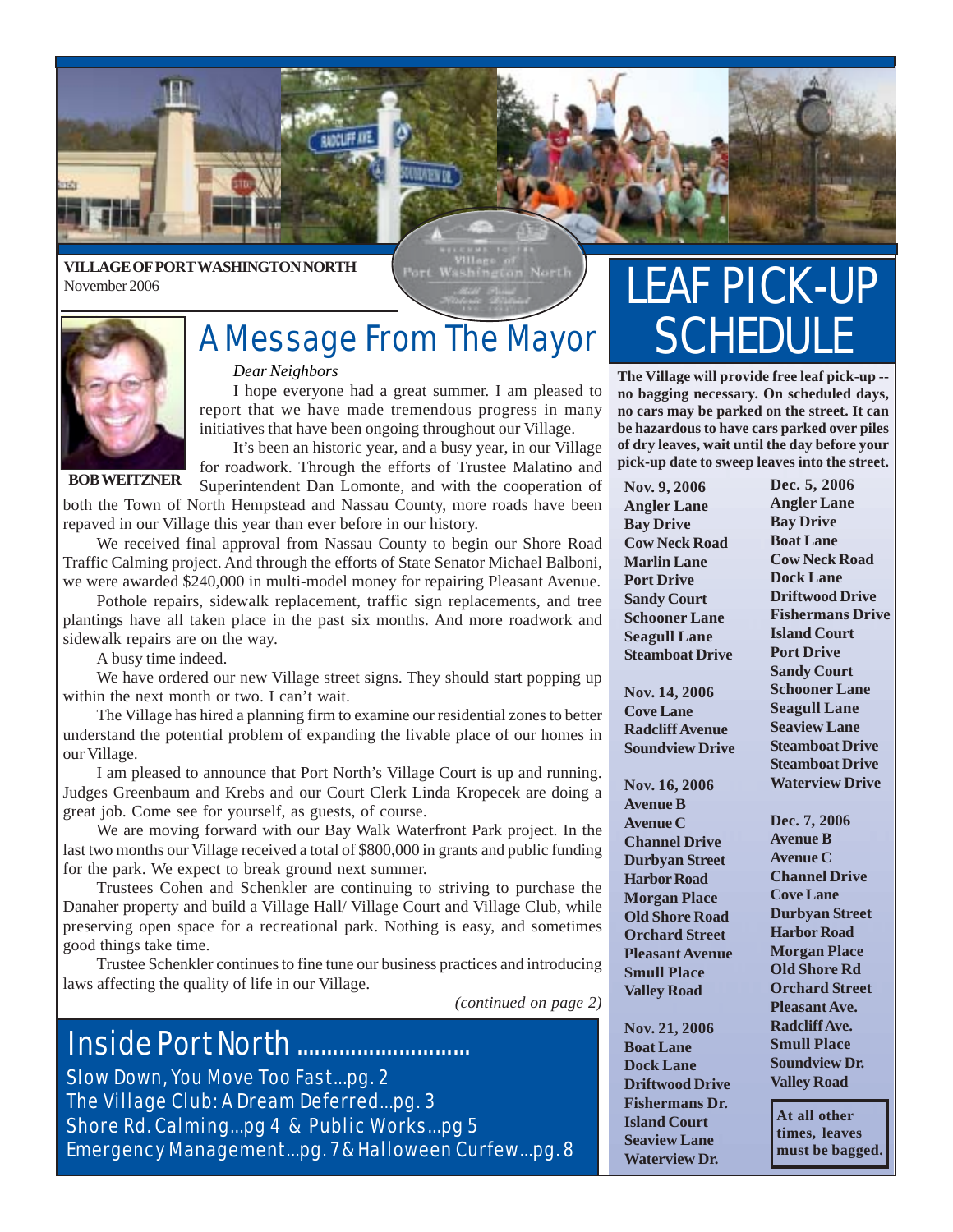### Port Washington North *page 2*

### More Mayor's Message

#### *(continued from page 1)*

Trustee Hoffman is negotiating the sale of two parcels the Village owns, and is working with the Board and the Port Washington Police Department to make our streets safer.

Technology has also played an important part in the progress the Village has made in the past year. Through the efforts of Commissioner Bob Keane our website has been completely reshaped. On it are current items of interest, with meeting dates, minutes of past meetings, and changes in our laws. It has our new tree policy; in it a new law requiring residents to apply for a tree permit when cutting down trees of six inches or more in diameter on their property. We now have many of our permit and application forms available online.

I am delighted that we now have a fully functioning GIS system. The Geographic Information System was created from a grant award, and allows us to view in 3-D our Village's homes, businesses, storm drains, light poles, trees, streets, zoning map, and utilities. Other items to be added are being considered.

Finally, we have a new Commissioner of Emergency Management, Alex Moshos. He and I have been attending meetings regarding the safety and management of our Village in the event of an emergency. Both Alex and I are now FEMA certified regarding procedures and regulations if a disaster should strike. Alex is now looking for volunteers to move this program along.

I thank you for allowing me serve as your Mayor. I enjoy the challenge of making Port Washington North a better place to live and work, and encourage all of you to contact me with any questions or comments you may have.





## Here Come Da Judge

**After celebrating their installation with their wives (l-r): Susan & Village Justice Sheldon Greenbaum, Elaine and Acting Justice Howard Krebs got down to work handling a monthly busy calendar of violations. The two experienced Port North attorneys provide the Village with a fair and locally located court to enforce Village and State Codes. They meet the last Tuesday of each month at 8PM at Village Hall. For Information contact the Court Clerk Linda Kropecek at Village Hall 883-5900.**

## Slow Down, You Move Too Fast!

#### **By DARIA HOFFMAN**

Many of us often find ourselves in a hurry to get somewhere. We rush into our cars to get to work, school, the supermarket, the doctor, even the gym. We are in such a hurry, that we often disregard basic traffic safety rules without even realizing it. For example, stop signs are meant to be stopped at, not rolled through. The speed limit on Port North's streets has been lowered to 25 mph, which means that those of us that are in a hurry are often driving way too fast! Also, parking your car in front of an apron or curb cut is illegal. Likewise, having a car in your driveway protrude into or block the sidewalk causes pedestrians and children on bikes to go into the street.

When we hurry and don't stop at stop signs, when we speed and park our cars where they don't belong, we are sacrificing something very important to us-**the safety of our children.**

Many parents have expressed their concern about the safety of their children while they are at play on our residential streets. In fact, there are an increasing number of privately purchased cones and brightly colored signs bearing the word

"Slow" being placed at curbs and driveways. While not all of our streets are speedways, a few could possibly be mistaken for the autobahn: Soundview Drive between Sandy Court and Marlin Lane, most of Driftwood Drive and finally, West Soundview Drive — where there is a long stretch without any traffic control devices.

Making our streets safe is a primary concern to all of us. We have investigated various legal means of slowing traffic to the 25 m.p.h. limit. We have explored the placement of both permanent and transient radar devices, increased police presence, educating the public on the dangers of speeding, signage and selective placement of a small number of speed humps. In fact, we have hosted the Port Washington Police Department and the Fire Department to at our Sept. 25 meeting to discuss these very issues.

We are of course also interested in the viewpoint of residents who may email us at news@portwashingtonnorth.org.

As we work toward the best solution, let's try to get where we're going without hurrying. Our children are counting on us.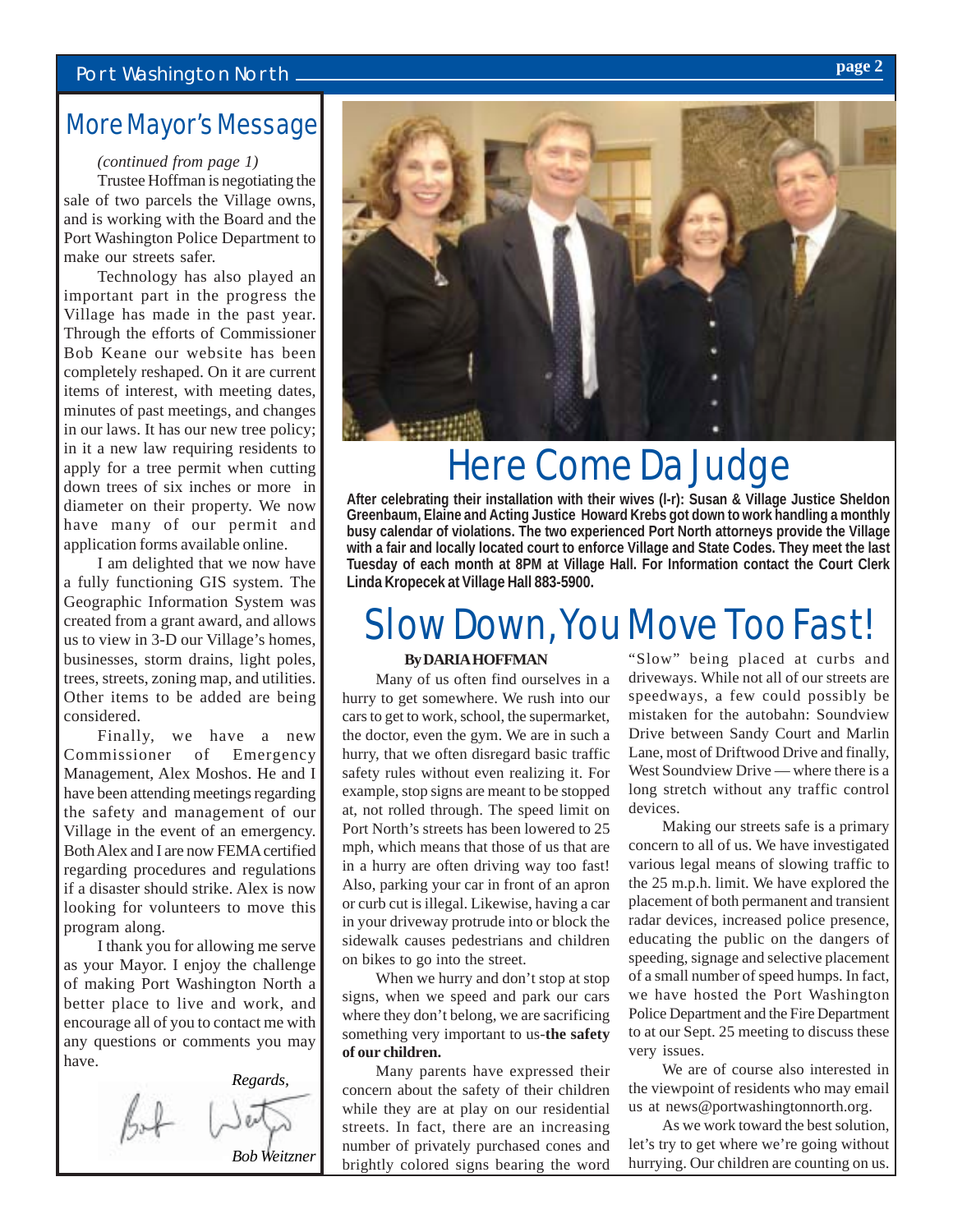#### Port Washington North

### The Village Club, Village Hall: A Dream Deferred **By MIKE SCHENKLER**

Editing a newspaper – I do it professionally – or a newsletter, makes you the bearer of both good and bad news. It also often gives you the task of spinning the bad news into gold – not a simple task.

In addition to serving as Deputy Mayor and a member of the Board of Trustees, I've had the challenge with Trustee Steve Cohen of leading the effort to plan, design and build a new Village Hall and Club for Port North – a challenge which we relish, take seriously and will meet.

After initial presentations, formation of a Village Club Commission and survey of resident, the initial Village Hall/Village Club plan shifted focus from our 8-acre property off of Valley by Glamford to the 11-acre Thompson property owned by Danaher with the large Village Green off of

Shore Rd. across from Manhasset Bay. The Village Board of Trustees all agreed the location and its accessibility to Village residents was far preferable to the 8-acre parcel.

We spent a year working to acquire the Thompson parcel - meeting with developers, negotiating with them

and Danaher to achieve a land swap whereby a developer would build approximately 45 luxury condominium units on the 8 acres and fund our

acquisition of the Thompson property from Danaher as well as the demolition of the 170,000 sq. ft. factory building.

The deal was just about done. The contracts were in final form, approved by all.

And just prior to signing, a little more than a month ago, market conditions changed. Residential property decreased in value and the developer significantly dropped his offer to Danaher. The deal fell apart.

Danaher is now off negotiating with buyers who would like to use the factory for an electronic distribution operation. But we have not given up hope.

Nassau County has offered \$700,000 of its Environmental Bond Fund, North

Hempstead Supervisor Jon Kaiman is putting more than \$1,000,000 on the table. They believe as we do that the preservation of this last large piece of open space across from Manhasset Bay is a dream worth pursuing.

We are seeking another developer. We are exploring other options. We are developing a plan to convince both Danaher and

its prospective buyer that the needs of the Port Washington community must prevail.

But we are realists. Business is business and Danaher is anxious to close a



**Mike Schenkler is installed as Deputy Mayor of Port Washington North by Mayor Bob Weitzner.**

deal and we do not have the key ingredient in place – a developer to fund most of the acquisition.

We shall pursue the effort but we are fully committed to building a Village Club and Village Hall for the residents of Port North and a park for the entire peninsula.

And although we still have our 8-acre parcel, we still have a dream.

We shall keep you informed.

As the holidays approaches, on behalf of all of us at the Village – the staff, the Mayor and the Board of Trustees, may I be the first to wish you and your family a happy and healthy holiday season. May we all find our dreams.

------------------------------------------ **Mike Schenkler can be reached at: news@portwashingtonnorth.org**

### Cinnamon Club Opens

**From my weekly newspaper column, "Not4Publication"**

**On the most beautiful corner in Port Washington North, the Cinnamon Club is now open for business.**

**Overlooking Mill Pond on its south and Manhasset Bay on its west, the classy turn-of-the-century building is serving fine Modern Fusion Indian Cuisine with a creative flair. The newly renovated kitchen, under the direction of chef/owner Bobby Chhikara, former proprietor of Diwan, offers authentic Indian Cuisine specializing in grill and tandori dishes with some interesting Asian fusion twists.**

**The beautiful bar invites you to stop by and relax. We suggest those of you who like a tasty treat with your Martini, try the Kung Pao Calamari from the bar menu.**

**The Cinnamon Club is open for lunch and dinner Tues. thru Sun., 11am - 10pm. Catch the sunset over the water as you enjoy a fine meal.**

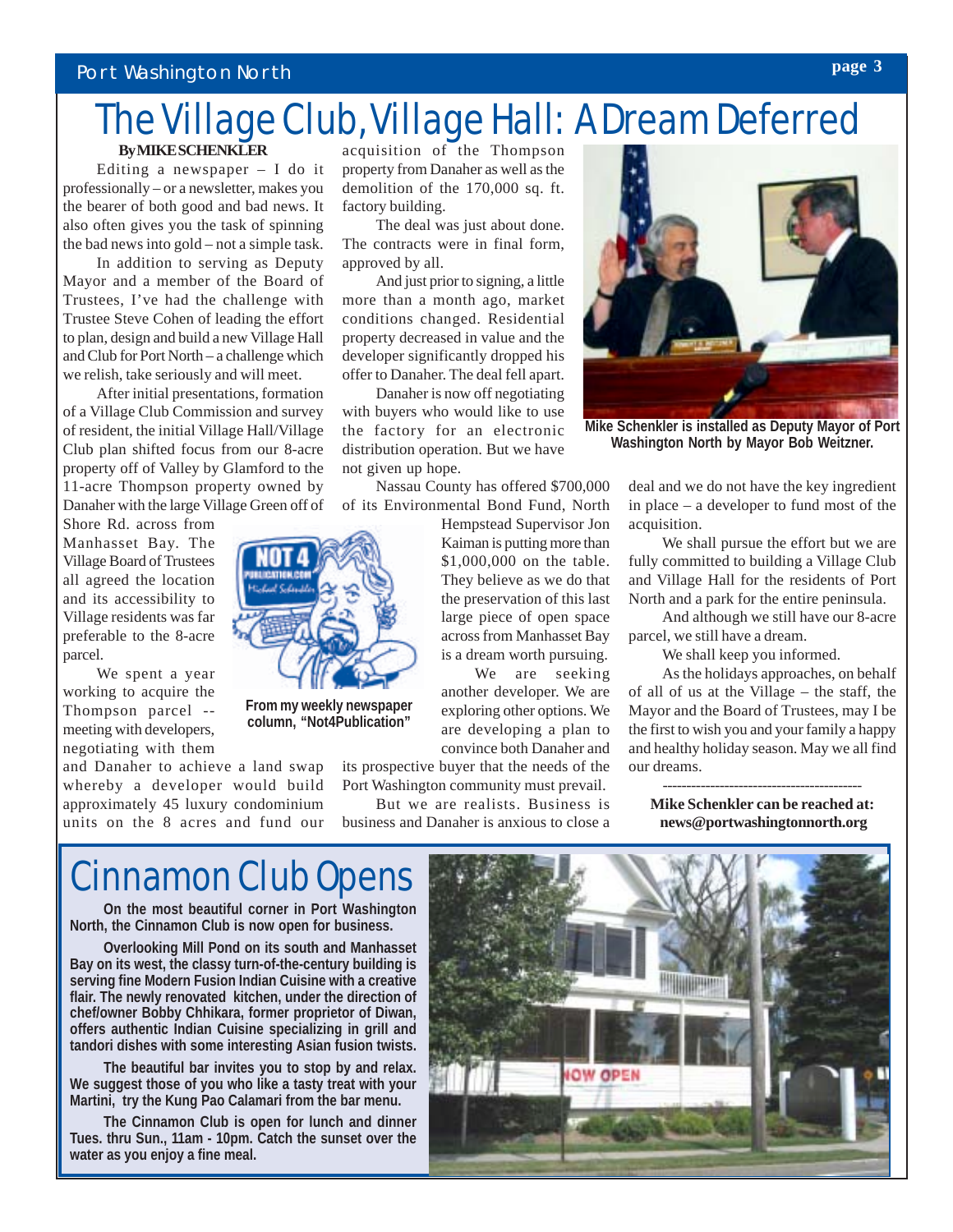### Port Washington North *page 4*

## Shore Road Traffic Calming to Begin



**Red-brick patterned crosswalks will provide for safer crossing.**

As part of our effort to make the Village safer while beautifying it, almost two years ago the Village received a \$280,200 grant to initiate the traffic calming of Shore Road. We raised an additional \$59,000 to bring the project up to \$340,000. Final construction plans are finally approved and the project is currently out to bid. We expect to begin construction this fall.

The project designed to make the area safer for pedestrians will include:

The installation of a center median on Shore Rd;

The installation of two speed monitoring devices;

Two other portable devices for use in Port

North; Reconfiguring a potentially dangerous intersection at Shore and Harbor Roads; The installation of countdown crossing signals with audible detection; and Finally, four red-brick patterned "Imprint" crosswalks are being installed. The Shore

Road crosswalks will be 10 feet wide, and the crosswalks at Mill Pond Road and Harbor Road will be eight feet wide. We believe these enhancements will allow



**Crosswalk countdown signals with audible detection.**

pedestrians to cross safer, and will alert motorists to the crosswalks ahead.

Once our Phase I improvements are complete, we feel confident that what we will witness is a safer, calmer, and aesthetically pleasing Shore Road. However, only a small section of Shore Road





**Slow down, you move too fast! These new speed monitoring devices will let you know.**

incorporate those concepts and items that were deemed necessary and successful for calming into a new plan. For that reason, we have written another calming grant that will be Phase II for calming Shore Road. The grant application for the \$430,000 project has been submitted to the NYSDOT.

The Phase 2 plan will address the area north of Phase 1 and consists of adding

wide, visible, crosswalks at many locations across Shore Road. It will provide for the construction of new handicap ramps at many of these crosswalk locations and the replacement of old crossing signals with the new state of the art countdown signals with audible detection to provide for the hearing impaired. Let's keep our fingers crossed.



**Red brick patterned medians will slow the flow of traffic and add to the character of our Village.**



**As part of our Shore Road Calming project, we will be testing the first audible detection signal in Nassau County -- the nearby Helen Keller Institute is supportive of our effort**

## Port North Wins Three More Grants

The Village of Port Washington North received \$350,000 grant award from the New York State Dept. of State for the Bay Walk Waterfront Park Project. It was the largest award given in Nassau County. The Village also received an award of \$300,000 from the Nassau County Environmental Bond Fund. In addition, the Town of North Hempstead has agreed to match the County grant up to \$150,000 of construction costs. That brings the total funding received this summer for the Baywalk project to \$800,000! Since the project began, the Village has secured over \$1,500,000 in grant funding for the Baywalk Waterfront Park. We expect construction to begin in the summer of 2007.

Special thanks go to Assemblyman Tom DiNapoli and Senator Michael Balboni for helping us secure the State funding, and to Legislator Craig Johnson for the County award, as well as Town Supervisor Jon Kaiman for the commitment of additional funds for the project. We are well on our way to making a significant improvement along our waterfront for the benefit of the entire Port Washington Peninsula.

The Village also received an award of \$5,350 from the Justice Court Assistance Program to acquire a computer and Village Court software that will assist our Judges and Court Clerk.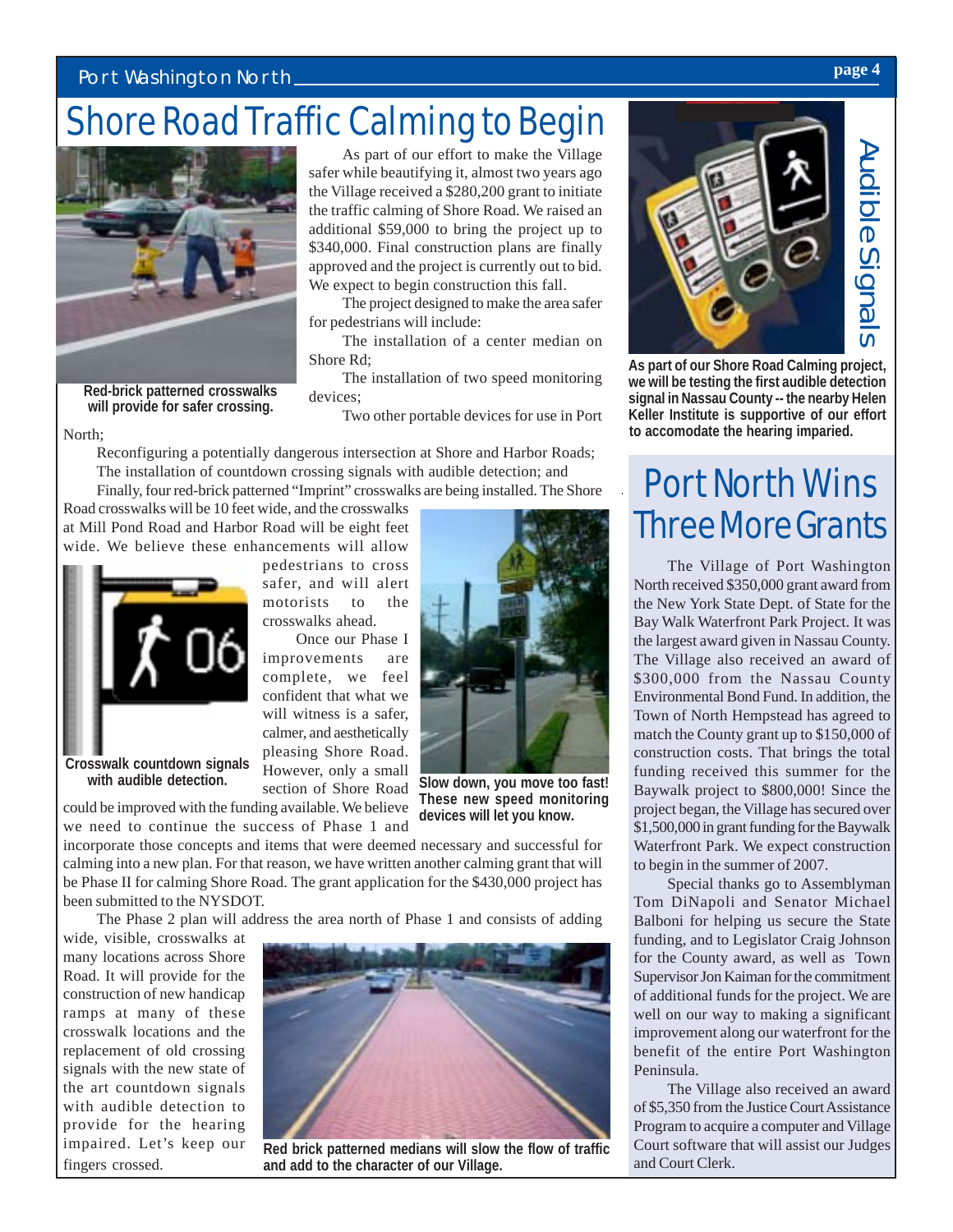## Public Works is on the Move

It's been a busy time for our Public Works Department. Perhaps the busiest time in our 74-year history.

#### **REPAVING OUR STREETS TO SMOOTH THE FUTURE**

We repaved parts of **Soundview Drive**, and are in the process of repaving **Ave. C**. We entered into an intermunicipal agreement with the Town of North Hempstead resulting in



**Our new signs modelled after the prototype which is on Radcliff Ave by the community garden at the intersection of Soundview Dr., will begin appearing this month.**

the repaving of **Ave. B**. and **Durbyan Street**. Finally, after many letters and phone calls, Nassau County finally repaved **Mill Pond Road, Harbor Road**, and **Cow Neck Road**.

What that all means is more road resurfacing for our Village residents than at any one time in our Village's history. It also means smooth roads with better drainage. On top of that, we are receiving Multi-Modal awards from State Senator Michael Balboni of \$200,000 and \$40,000 from Assemblyman Tom DiNapoli for much needed repairs for **Pleasant Ave**. The Village is now involved in setting up a five year maintenance plan to determine which roads will be resurfaced going forward.

We have also attended to the on-going need for sidewalk and road repairs throughout the Village.

#### **BUILDING ON PORT NORTH'S IDENTITY**

The much anticipated new street signs have been ordered. They should start popping as you are reading this, and installation should be completed by the end of the year. The final selection took much time and many versions before we got it right. The most important improvement from the original choice is reflective lettering. We are also using easy to read large letters for better visibility. We believe they will make our signs more readable while helping add a bit of character to our Village.

#### **WELCOME OUR NEW NEIGHBOR, THE ZELKOVA SERRATA**

To complement our on-going program of tree trimming, 13 new trees have been planted this year. Please welcome the Japanese Zelkova Serrata to our Village street tree family. It is important to note that not one tree was felled as a result of any roadwork being done throughout our Village. We shall strive to keep the Village green.

#### **LEAVES, TREES, AND FENCES, OH MY!**

Please remember to check the leaf pickup schedule on the front page of this newsletter. Blowing of leaves into the street is only permitted the day before the leaf pick-up and creates a dangerous situation and is a violation of the Vilalge Code at any other time.

We have adopted a new tree policy in place that, among other things, requires property owners to obtain a tree removal permit prior to cutting down a tree with at least a six-inch diameter (when measured at four feet above ground). Permits are also required for anyone installing a new fence, or repairing a major part of an existing fence. Permits can be obtained at Village Hall, and permit applications will soon be available on our website.

#### **OH NO, NOT THE SNOW!**

Finally, as snow season approaches, it is important to get the cars off the road to allow plows to do their job when a snow storm is pending. Once the trucks make their initial runs, only then should homeowners consider shoveling out their aprons. This policy will improve the snow removal process, put less strain on your backs, and in some cases, on your wallets.



### Stop&Shop Shares

**After completing its redesigned red-brick imprinted sidewalk, Stop & Shop works both sides of the street with Port North by presenting a check for \$34,000 as part of the red-brick crosswalk installation of the Shore Rd. Traffic Calming project. Clockwise from rear left: Frank Maglio, Senior Real Estate Development Manager, New York Metro Division, Mayor Bob Weitzner, representing Residents For A More Beautiful Port Washington which assisted in the projects is Eric Pick, Executive Vice President and Dan Donatelli, Co-President.**



### Wachovia Welcome

**There's a new bank in town, located in Soundview Marketplace. Wachovia Bank has opened its doors next to Hallmark. They also will have a drive-through operation across the street along Manhasset Ave. We welcome them to Port North.**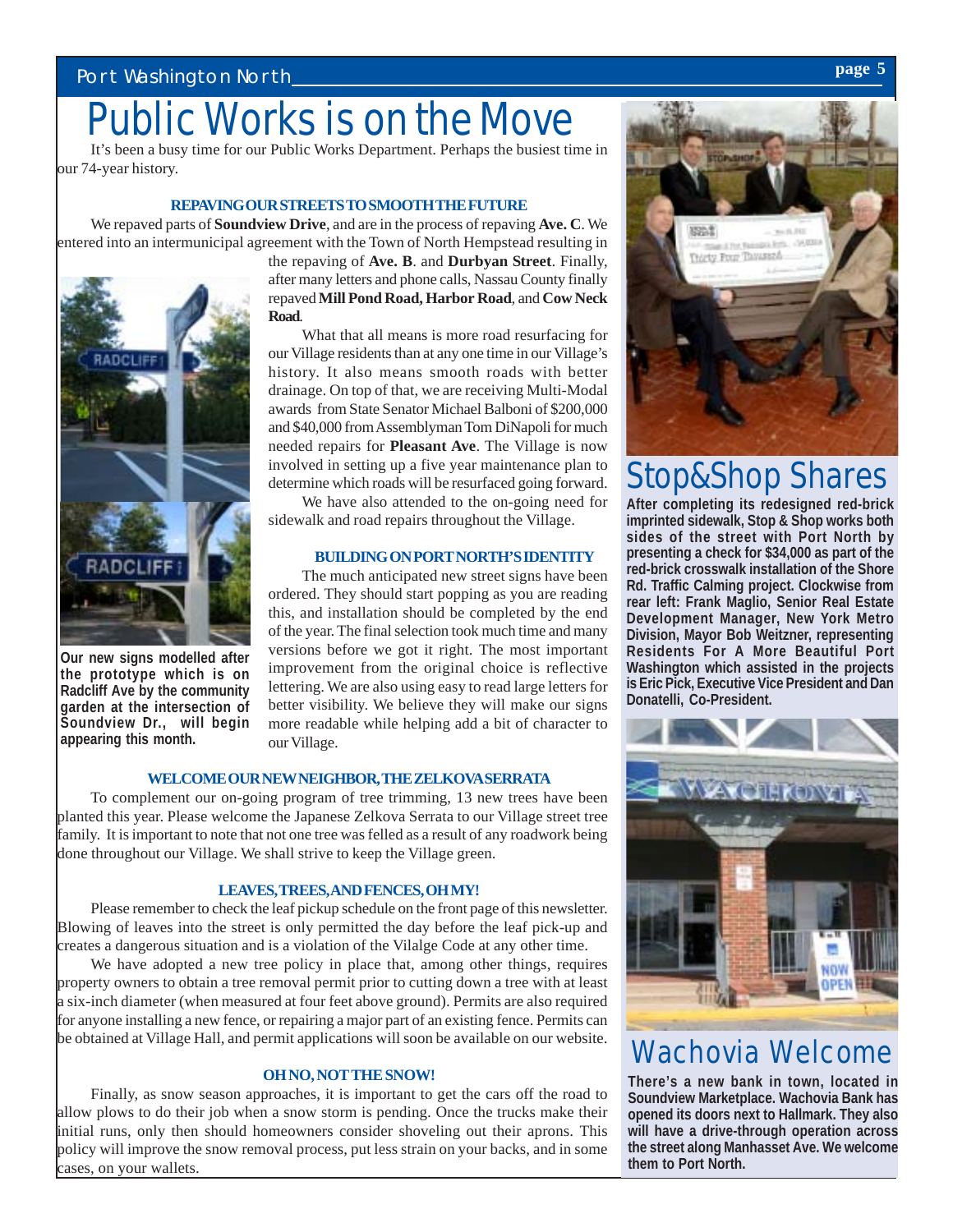### Port Washington North *page* 6<sup>2</sup>



### Freecycle!

Currently everything that you throw out in the garbage that is nonrecyclable, gets trucked off Long Island to a landfill in Pennsylvania. So before

**Bob Keane**

you throw out a perfectly good bicycle, piece of furniture or other previous treasure, please consider using Freecycle. Freecycle is an internet based program where you can list items to give away to someone who needs it or can benefit from its use. The site lets you post your offerings and people contact you for pickup. I have personally used the site to get rid of 15 computer monitors, 3 old printers, 2 desks, 2 fax machines and other smaller items. The people who received the items I gave away were all greatly appreciative.

Log onto http://groups.yahoo.com/ group/nassaufreecycle/ and give your treasure to someone that can use it again. No fees are charged and no fees can be accepted — those are the rules.

In other news, please note that the Town of North Hempstead recently added E-Waste collections to their STOP program. Now you can recycle your old PCs, monitors and other electronics gadgets. Sunday, Nov. 5, is the next STOP collection date at the Solid Waste Management Authority Building 802 West Shore Road (next to Harbor Links golf course).

> *-Robert S. Keane, PE, PWN, Environmental Commissioner*



**The Village is offering two legal single family building lots in Soundview, one behind the other. One is on Soundview Drive and that lot size is 8,300 square feet and the other is on Cow Neck Road and its lot size is 6,765 square feet. Both are zoned residential and priced at 450K and 400K respectively if purchased separately. As a package, we are asking 825K. Located in prime area convenient to shops, worship, pool, tennis counts, beach and parks. Survey is available. If you are interested, call Trustee Hoffman at the Village Hall.**



## Port North Weaves Its Web

**Our Village's websitehas taken giant stwps forward. Although it is still being perfected, it is certainly worth a visit. Credit for its creation goes to Darin Langone. while the latest updates are the handiwork of Bob Keane.**

**In addition to Village meeting agendas and minutes, the new fee schedule, and a link to the complete Village Code, the site now includes many project updates, most Village forms and lots more.**

**Check it out at: www.portwashingtonnorth.org or www.portnorth.com**

## ort North at Manorhaven Park



**In what is quickly becoming a Soundview neighborhood tradition, families greeted each other at the end of summer at the Soundview Picnic at Manorhaven Park. Organizer Lou Bordonaro informs us that more than 60 families attended the festivities on a beautiful sunny day. The picnic was jam packed with inflatables, water balloons and a DJ. Kids participated in activities like potato sack races and mummy wrapping contests. Everyone enjoyed a great Italian feast followed by desserts provided by each family. And the best part is planning is already underway for next year!**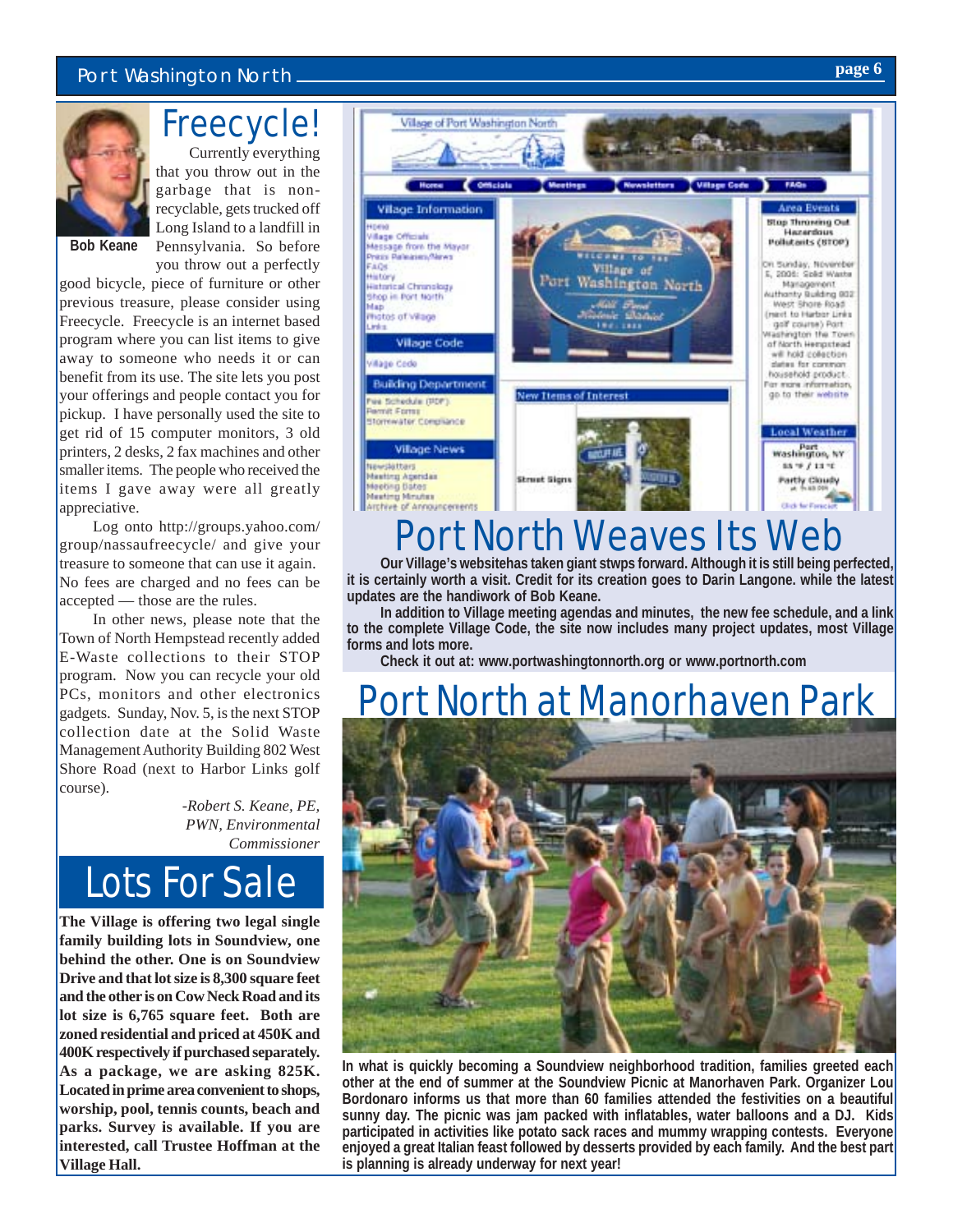#### Port Washington North *page* 2014 and 2016 and 2017 and 2018 and 2019 and 2019 and 2019 and 2019 and 2019 and 2019 and 2019 and 2019 and 2019 and 2019 and 2019 and 2019 and 2019 and 2019 and 2019 and 2019 and 2019 and 20



In the aftermath of Katrina, governments at all levels began cooperating in the development of

emergency management procedures to provide for the safety of communities.

Port North has acted quickly to be come part of the initial planning and development phase of an Emergency Management program. I was appointed Commissioner of Emergency Management to serve as our point person focusing on Port North emergency preparedness.

Nassau County has established an Office of Emergency Management, or O.E.M, which is overseen by the State and National offices. As the representative of our Village, I have attended numerous meetings run by County officials highlighting how we can prepare our village for any type of disaster. Both the Mayor and I are now FEMA certified in the area of emergency management and preparedness.

We have developed an emergency plan for Port North following the guidelines set forth by the O.E.M. Having this action plan in effect and filed with the State puts Port North in a network that allows us to use resources of other municipalities in case we ever need them and access emergency funding in case of a disaster. We have focused on having a coordinated and effective plan for communications, evacuation and sheltering of our residents in the face of a hurricane or other disasters. All our efforts will be coordinated with County and local emergency officials. The Nassau County Village Officials Association has also been assisting us in this effort.

Emergency Management in Port North

Another vital program is the coordination of the Point of Dispensing (P.O.D.) program, which focuses on getting emergency services and supplies to the Village in a time of need. We have teamed up with the Village of Sands Point and Village of Baxter Estates for this effort. Our threevillage P.O.D. will have access to resources otherwise not available. The P.O.D. will be located within or bordering our Village and serve as the distribution point for medicine, vaccines and other necessities needed incase of an emergency situation.

Due to the possibility of administering vaccines and or distributing medication, we will be looking for volunteers from within the Village of Port Washington North who have past experience doing so. The recommendation by Nassau County is to try and get retired doctors and nurses. So if you want to help in a time of need please contact the Village Hall at 883-5900 to sign up as an emergency management volunteer. *-Alex Moshes,*

*Commissioner of Emergency Management*

### Volunteer Health Care Professionals Needed

**Port North is recruiting residents to assist with the distribution of preventive medications or vaccines in the event of a disease outbreak or similar health crisis. We are particularly interested in recruiting physicians and nurses; however, residents with experience in public health,** **mental health, and other allied health professions, as well as those interested in providing administrative support are encouraged to volunteer.**

**Volunteers will receive training. For info or to apply, contact Alex Moshes at Village Hall 883-5900.**

### Residential Planning Study

Before recent residential building activity becomes a trend in Port North, where houses that seem to fit comfortably on our lots are knocked down or undergo major renovations yielding rather large homes, in some cases doubling the livable space that existed before – you know, that word "McMansions -- Port North has commissioned a study.

There are those who say that this growth is a good thing, while others question what these large homes will do to the fabric of our quaint community. Privacy and shading issues also surface, as homes grow taller than ever, and move closer to their neighbors.

Rather than just pass judgment, the Board of Trustees felt it necessary to bring in experts to examine our current residential zoning code, along with what new building is occurring in our Village. We have hired the civil planning firm of Sacardi & Schiff to study the growth and size of homes in our community.

Once the Board has all of the facts, we will discuss them with the Planning Board and the Board of Zoning and Appeals. We will then hold a public hearing for our residents to voice their opinions and concerns. What we hope to get out of this study are recommendations on how we can alter our code to address the issues which arise from the study, and continue to protect and improve the quality of life for our residents.



## A Vision Shared

**The Village of Port Washington North and Residents For A More Beautiful Port Washington each received a 2006 Vision Long Island Smart Growth Award for the Baywalk Waterfront Park Project. The awards were presented in the category of Preserving Open Space and the Environment.**

**(From left): Executive Director Vision LI Eric Alexander, Mayor Bob Weitzner, Executive Director, Residents, Jennifer Rimmer and President of Vision LI Ron Stein.**

**The project has currently received more than \$1,500,000 in grant awards, written and submitted by Port Washington North. Construction of the Baywalk Park is expected to begin in Summer of 2007.**